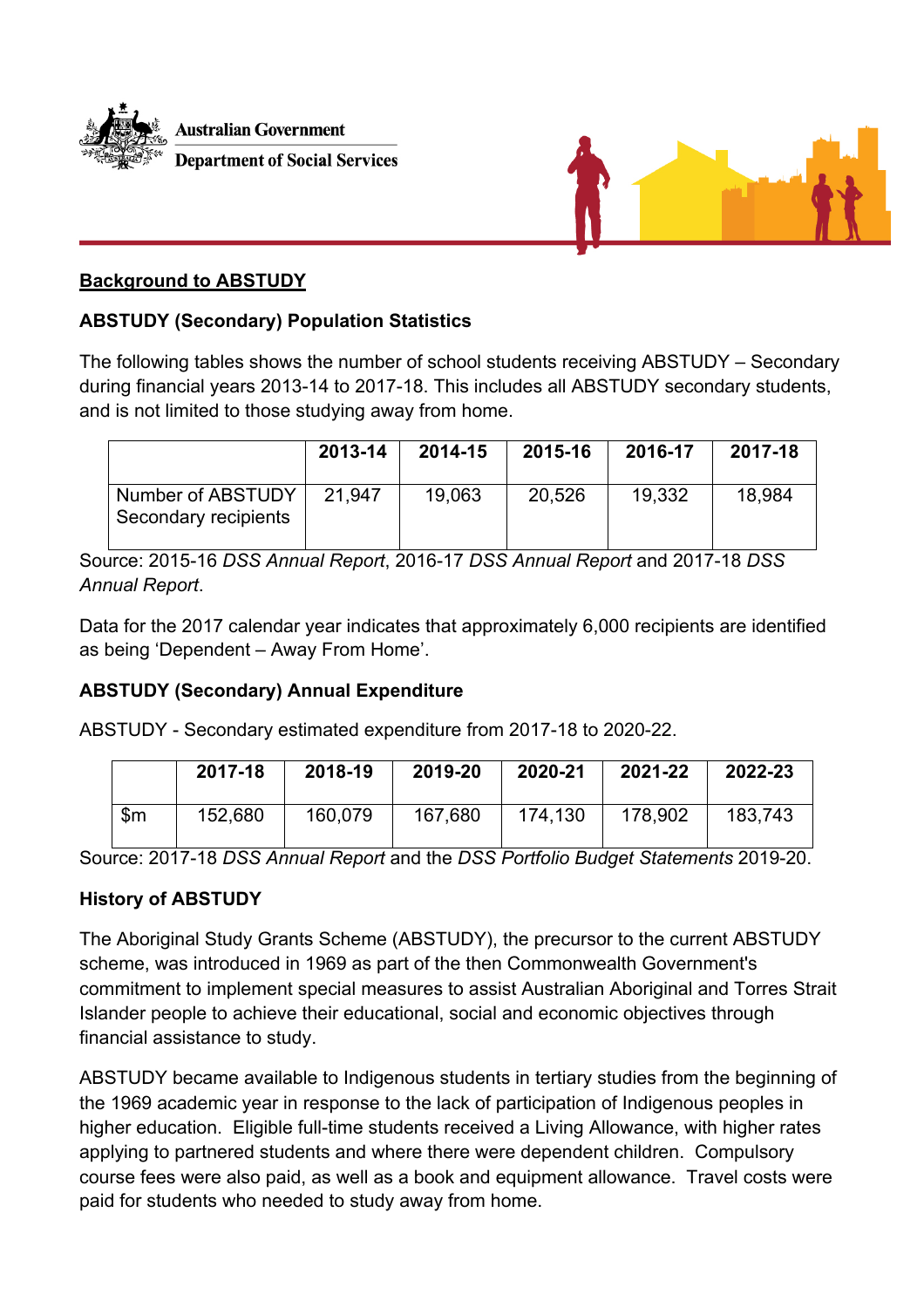Initially, the Australian Government clearly identified that primary and secondary education was the responsibility of the States and Territories. However, it became evident during 1969 that many Indigenous students were not eligible for entry to tertiary education, and hence for ABSTUDY assistance, because of the gap between the cessation of compulsory schooling and normal commencement of post-secondary education. Because of the low numbers of Indigenous students staying at school past the compulsory period, the scheme was extended to mature age secondary students to enable them to advance to matriculation studies and to gain entry into a tertiary course.

To promote the participation of Aboriginal and Torres Strait Islanders in secondary education so that they were able to continue on to tertiary studies, the Aboriginal Secondary Grants Scheme (ABSEG) was introduced at the beginning of 1970. In 1973, ABSEG was extended by Government decision to include all Indigenous students attending secondary school. This decision recognised that these Indigenous students needed additional assistance and encouragement prior to leaving school to realise their educational potential, as it was evident that many did not undertake senior secondary studies.

Further developments were mainly in the post-secondary area with extension of entitlements to Indigenous students undertaking short courses, assistance with tutoring and eligibility for students undertaking studies by correspondence.

It became apparent that many Indigenous students wishing to undertake post-secondary courses often lacked the necessary educational preparation to undertake post-secondary studies in formal institutions. Family commitments also prevented many others from leaving isolated communities to pursue studies. The schemes were therefore broadened to provide a wider range of opportunities, both in education institutions and through specially arranged courses provided for groups of Indigenous students.

In 1975 and 1976, ABSTUDY was extended to enable special courses to be established for Aboriginal and Torres Strait Islanders in remote areas who did not have access to the usual range of education and training opportunities. Where local experts were not available to run these courses, specialist instructors were brought in to the local communities.

In 1988, the two schemes were amalgamated into the current Aboriginal and Torres Strait Islander Study Assistance Scheme (ABSTUDY), which has two components, ABSTUDY Tertiary and ABSTUDY Schooling. A major revamp of the ABSTUDY scheme was undertaken in 1989 and 1990 following the introduction of the National Aboriginal and Torres Strait Islander Education Policy (AEP).

## Recent Changes to ABSTUDY

From 1 January 2017, the Government increased the means tested component of ABSTUDY Group 2 School Fees Allowance by 50 per cent, from \$1,533 to \$2,322.

In the 2018-19 Budget, the Government delivered the 50 Years of ABSTUDY measure, which is an investment of \$38.1 million over five years to increase support for Indigenous students who need to travel away from home for education. The measure includes five key components which, from 1 January 2019: